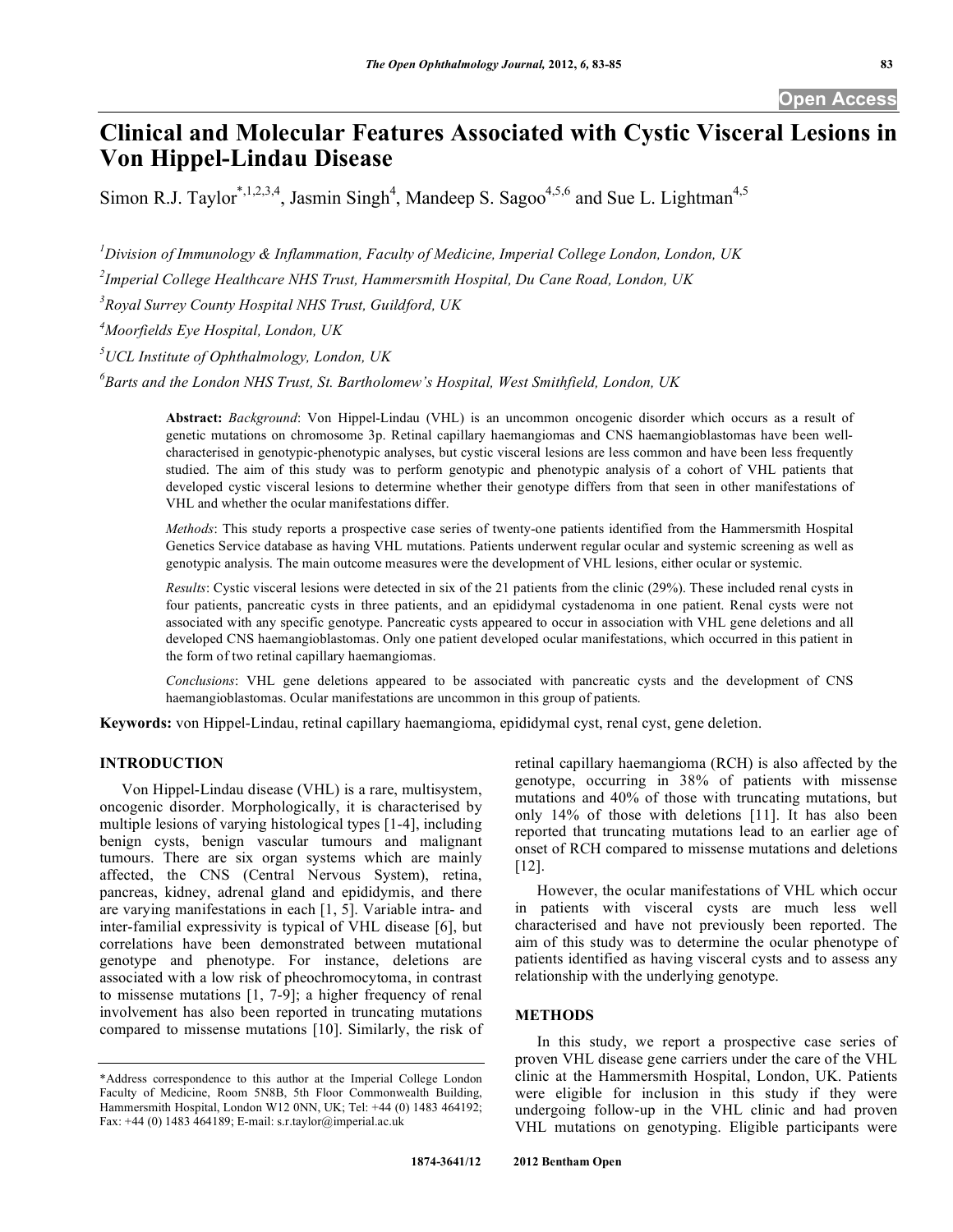invited for ophthalmic screening in addition to their routine systemic screening. At the initial clinic visit, a retrospective review of the case notes was undertaken. Data relating to ocular and systemic disease manifestations were then collected prospectively for two years. The type of VHL mutation was documented in each case, VHL mutations being categorised as missense mutations, truncating mutations, or deletions.

 VHL disease features were noted and categorised into one of four groups: cystic visceral lesions, other visceral lesions, CNS manifestations and ocular features. All patients had a good fundal view and a complete ophthalmic examination was carried out at the first and all subsequent clinic visits, including indirect peripheral retinal examination. All fundal lesions were documented by colour fundus photography and fundus fluorescein angiography was performed when the diagnosis of a retinal capillary haemangioma was uncertain.

# **RESULTS**

 Twenty-one patients were identified from the VHL clinic as carrying VHL disease genes and were thus eligible for inclusion in the study. All twenty-one agreed to participate in the study and to attend for ophthalmological screening. Of the 21 patients, eleven (52%) were male and ten (48%) were female. Twelve patients (57%) were Asian and nine (43%) were Caucasian; there were no patients of African or Afro-Caribbean descent. The mean age at the time of VHL diagnosis was 25 years (range, 6 to 59 years), but patients with RCH were diagnosed at a younger age (mean 17 years *vs* 29 years for patients without RCH).

 Six of the twenty-one patients (29%) either presented with visceral cysts or developed them during the follow-up period of two years. Disease manifestations and associated mutational genotypes are summarised in Table **1**. One patient presented with an epididymal cystadenoma and one presented with a renal cyst. Three patients developed pancreatic cysts during follow-up and three patients developed renal cysts. All of these patients who developed pancreatic cysts had VHL gene deletions and all developed

CNS HGB at some stage. Only one of the six patients developed ocular manifestations of VHL, namely retinal capillary haemangiomas; none of the other patients developed any ocular manifestations.

#### **DISCUSSION**

 We performed a study of patients with an atypical manifestation of VHL, namely visceral cysts, followed in a Genetics Clinic. Owing to their relatively benign nature, cystic visceral lesions have received comparatively less attention in relation to both their correlation with other phenotypic manifestations of VHL disease and genotypic associations. Cystic visceral lesions were detected in six of the 21 patients in the clinic (29%). These included renal cysts in four patients, pancreatic cysts in three patients, and an epididymal cystadenoma in one patient.

 There are two case reports in the literature of epididymal cysts forming the first clinical manifestation of VHL [13, 14], one of which occurred in association with early-onset renal cell carcinoma. Epididymal cystadenomas have no established genotypic association [15], and we had only one patient with this manifestation in our cohort. Renal cysts are usually asymptomatic and found on screening in approximately 15% of patients with VHL disease [4, 16]. They are considered precursors to malignancy, but transformation appears uncommon [15]. In this study group, renal cysts were not associated with any specific genotype. Pancreatic cysts are also usually asymptomatic and detected on systemic screening; their reported prevalence varies from 15% to 74% of patients with VHL disease, with one recent systematic review finding an overall prevalence of 60% [17- 20]. In our study, 3 patients (14%) had pancreatic cysts. All of these patients had VHL gene deletions and all developed CNS HGB at some stage. This association has been previously reported, but only one study contains genotypic data [17, 21].

 The small numbers of patients included in our study and limited follow-up make it impossible to make any definitive conclusions about the genotypes and phenotypes of visceral

| Table 1. Disease Manifestations at Presentation and During Follow-Up for Patients with Cystic Visceral Lesions |  |  |
|----------------------------------------------------------------------------------------------------------------|--|--|
|                                                                                                                |  |  |

|                | <b>Mutation</b>       | <b>Lesions at Presentation</b> |                          |                    | <b>New Lesions During Follow-Up</b> |                                  |                          |                          |                             |
|----------------|-----------------------|--------------------------------|--------------------------|--------------------|-------------------------------------|----------------------------------|--------------------------|--------------------------|-----------------------------|
| ID             |                       | Cystic<br><b>Visceral</b>      | Other<br><b>Visceral</b> | <b>CNS</b>         | Ocular                              | Cystic<br><b>Visceral</b>        | Other<br><b>Visceral</b> | <b>CNS</b>               | Ocular                      |
|                | MissenseExon 1        | Epididymal<br>cystadenoma      |                          |                    |                                     | Renal<br>cyst                    |                          |                          | 2 x Right<br>peripheral RCH |
| $\overline{2}$ | Missense<br>(variant) | Renal cyst                     |                          |                    |                                     |                                  | Bilateral<br><b>PCC</b>  |                          |                             |
| 3              | Deletion Exons 1 - 3  |                                |                          | Spinal cord<br>HGB |                                     | Pancreatic<br>cyst               |                          | Cerebellar<br>HGB        |                             |
| $\overline{4}$ | Deletion Exon 3       |                                |                          | Spinal cord<br>HGB |                                     | Renal<br>cyst                    |                          | Cerebellar<br><b>HGB</b> |                             |
| 5              | Deletion Exons 1-3    |                                |                          | Cerebellar<br>HGB  |                                     | Pancreatic<br>cyst<br>Renal cyst |                          |                          |                             |
| -6             | Deletion Exon 2       |                                |                          |                    | Right peripheral<br><b>RCH</b>      | Pancreatic<br>cyst               |                          | Spinal cord HGB          |                             |

HGB, haemangioblastoma; PCC, phaeochromocytoma; RCH, retinal capillary haemangioma.